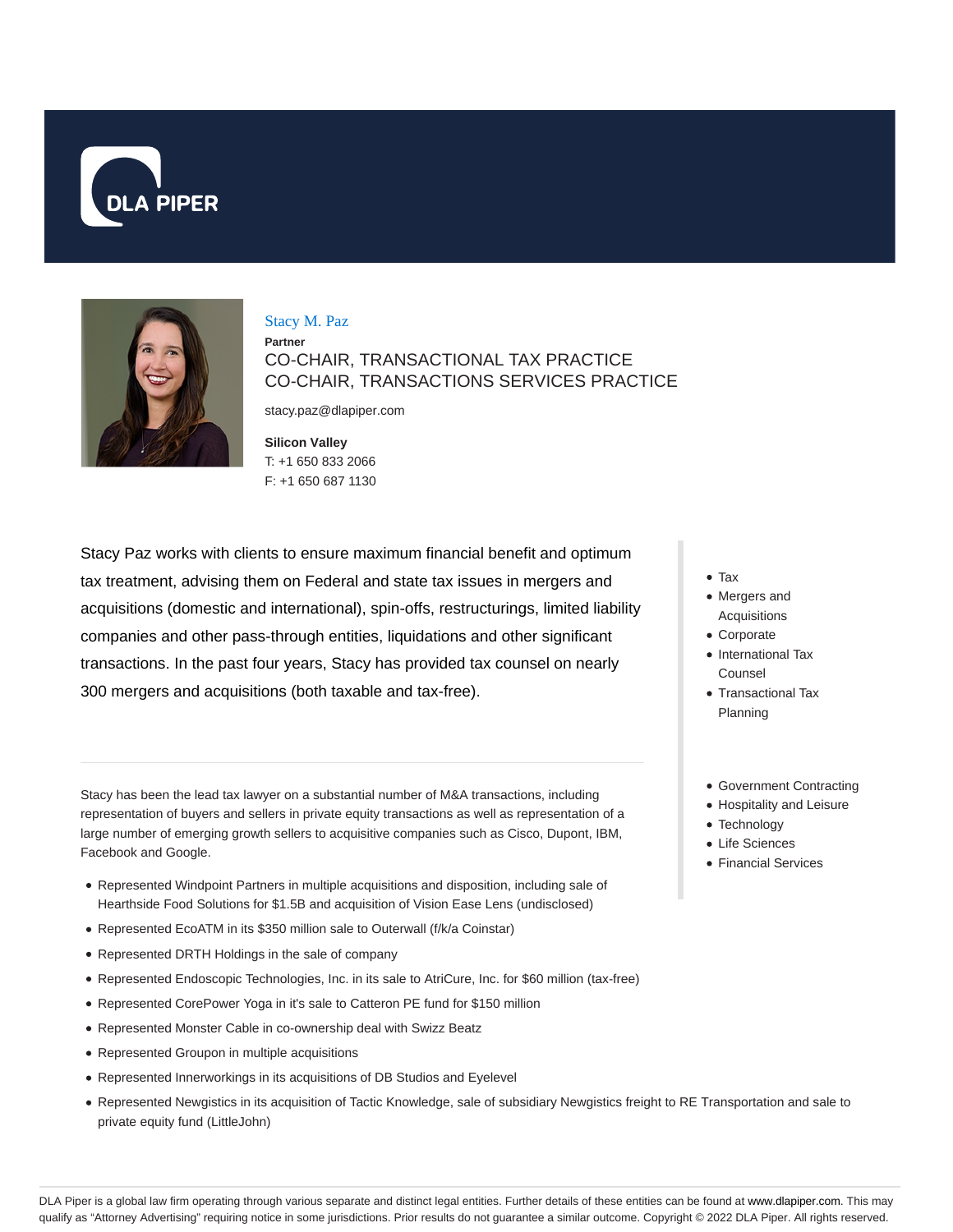### **CREDENTIALS**

### Admissions

California

# Prior Experience

- PricewaterhouseCoopers, Mergers and Acquisition Associate (2002 2003)
- US Securities and Exchange Commission, Summer Associate (2001)
- Arthur Andersen LLP, Senior Consultant (1997 1999)

### **Recognitions**

- Chambers USA 2014-16, 2018 - Notable Practitioner, Tax: Corporate & Finance
- The Legal 500 United States 2021 - Recommended, US Taxes: Non-contentious 2015-20 - Recommended, US Taxes: Non-contentious

### **Education**

- J.D., Pepperdine University 2002 cum laude
- B.S., The Ohio State University 1997 cum laude

# **Memberships**

American Bar Association, Tax Section

### INSIGHTS

# **Publications**

**Coronavirus: Overview of tax provisions in the Coronavirus Aid, Relief And Economic Security Act**

8 July 2020

An update on the business tax provisions in the CARES Act.

- Quoted in, "Goodwin, Jones Day assist with Qualtrics \$8B sale to SAP," Daily Journal, November 16, 2018
- Proposed Regulations Simplify Ownership Change Segregation Rules, US Tax Alert, December 7, 2011

# **Events**

- Frequent TEI Speaker
- The Legal 500 United States, a highly regarded legal directory, has recommended Stacy for her tax work.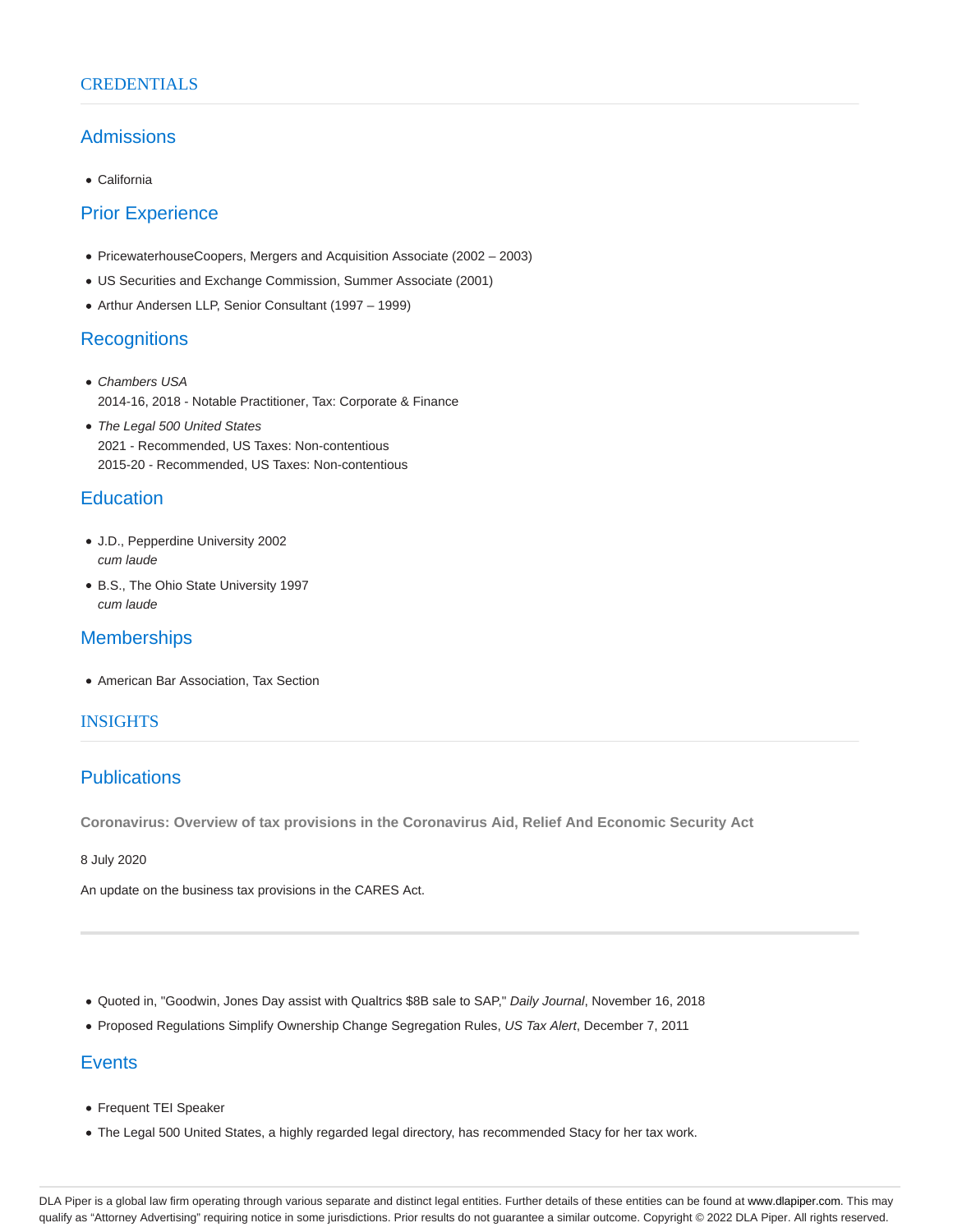Finance Monthly Deal Maker of the Year – 2014 Winner for representation of CustomInk in connection with Revolution Growth's \$40 million investment

### **NEWS**

**DLA Piper represents private equity firm in Controlled Environment Agriculture investment**

### 13 May 2022

DLA Piper represented LLR Partners, a Philadelphia-based private equity firm, in its investment in and combination of AgriNomix and Zwart Systems, two leaders in the Controlled Environment Agriculture ("CEA") automation sector. The combined businesses, operating as a part of AdeptAg, will help professional growers maximize their yields and productivity through automation and irrigation solutions.

**DLA Piper advises Airtower Networks in its strategic investment from DIF Capital Partners**

### 4 May 2022

DLA Piper advised Airtower Networks, a leading developer, owner, and operator of wireless digital infrastructure, in its strategic growth investment from DIF Capital Partners, a leading global independent fund manager that invests in a broad range of greenfield and operational infrastructure companies and assets worldwide.

**DLA Piper advises Jeeves in its US\$180 million Series C financing**

#### 19 April 2022

DLA Piper represented Jeeves, the all-in-one corporate card and expense management platform for global startups, in its US\$180 million Series C funding at a valuation of \$2.1 billion.

**DLA Piper advises Critical Start in US\$215 Million Strategic Investment**

### 13 April 2022

DLA Piper advised Critical Start, a leading provider of Managed Detection and Response (MDR) cybersecurity solutions, in its over \$215 million strategic growth investment from Vista Equity Partners, a leading global investment firm focused exclusively on enterprise software, data and technology-enabled businesses.

**DLA Piper announces new practice leadership**

#### 18 February 2022

DLA Piper is pleased to announce several changes to sub-practice leadership in its Finance, Corporate, Private Equity, Regulatory and Government Affairs, and Litigation practices.

**DLA Piper advises on acquisitions for OSF Digital, 2nd Watch and Arlington Capital Partners**

### 13 January 2022

DLA Piper is pleased to announce its role in several recent complex transactions led by Northern Virginia-based partner Eric Grossman, who also serves as vice chair of the firm's Private Equity practice.

DLA Piper is a global law firm operating through various separate and distinct legal entities. Further details of these entities can be found at www.dlapiper.com. This may qualify as "Attorney Advertising" requiring notice in some jurisdictions. Prior results do not guarantee a similar outcome. Copyright © 2022 DLA Piper. All rights reserved.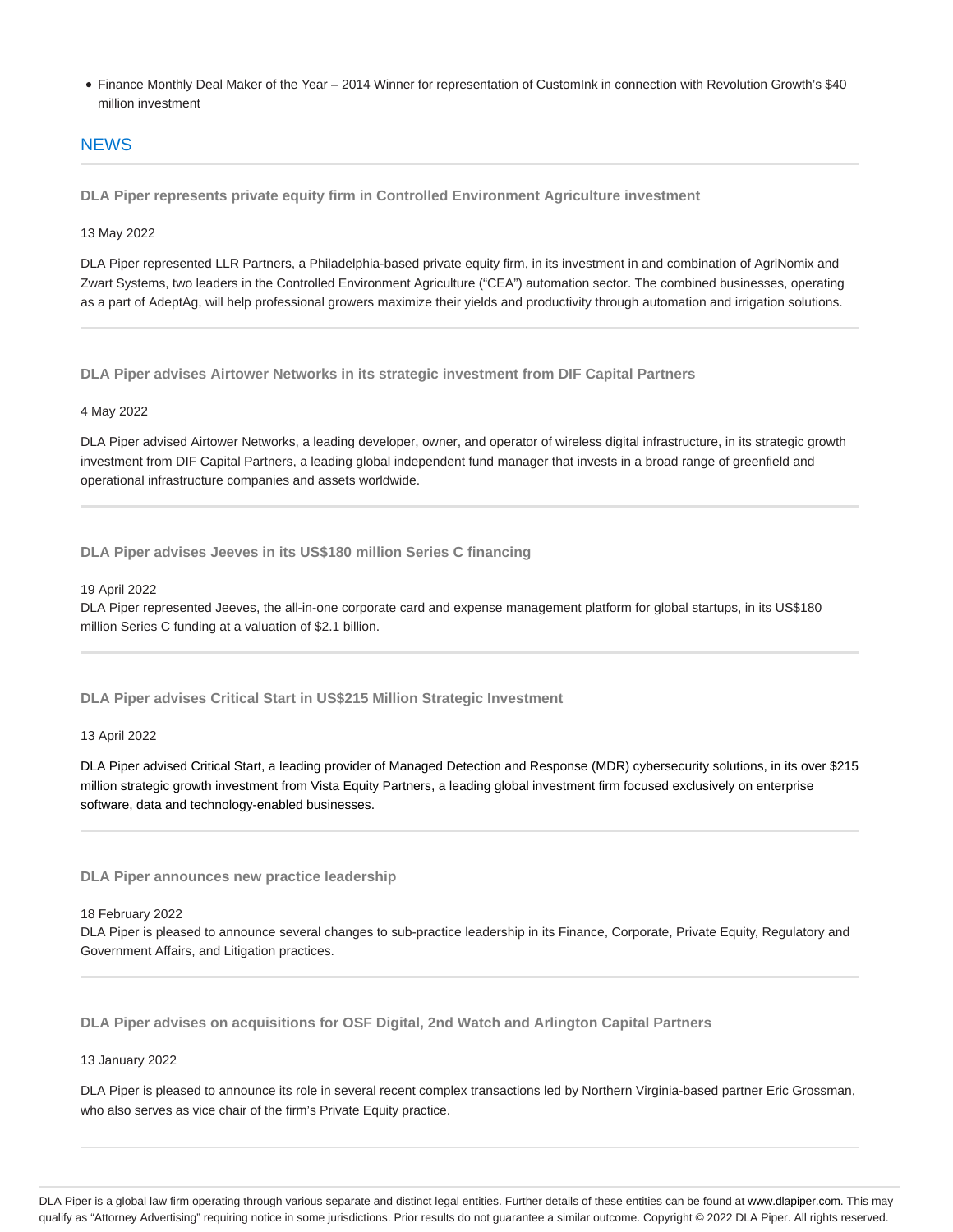**DLA Piper advises Salesloft in its majority financing by Vista Equity Partners valued at US\$2.3 billion**

#### 5 January 2022

DLA Piper represented Salesloft, an Atlanta-based sales engagement software company, in the financing and acquisition of a majority stake in the company by Vista Equity Partners, valuing Salesloft at US\$2.3 billion.

**DLA Piper advises Columbia Capital in acquisition of Driven Technologies**

#### 12 November 2021

DLA Piper represented private equity investment firm Columbia Capital in its acquisition of Driven Technologies, a leading provider of IT services focused on securing, optimizing and managing multi-cloud infrastructure, applications and data.

**DLA Piper advises FullStory in its US\$103 million Series D financing**

23 August 2021 DLA Piper represented FullStory in its recent oversubscribed US\$103 million Series D financing.

**DLA Piper advises 4G Clinical in US\$230 million growth equity investment from Goldman Sachs Asset Management**

19 July 2021 DLA Piper represented 4G Clinical in a growth equity investment of over US\$230 million from Goldman Sachs Asset Management.

**DLA Piper advises Fast Radius in US\$1.4 billion SPAC deal with ECP Environmental Growth Opportunities Corp.**

19 July 2021

DLA Piper represented Fast Radius, Inc., a cloud manufacturing and digital supply chain company, in its business combination with special purpose acquisition company ECP Environmental Growth Opportunities Corp. (NASDAQ: ENNV), which will result in Fast Radius becoming a publicly listed company.

**DLA Piper advises GPS Insight in its acquisition by Accel-KKR**

20 May 2021

DLA Piper represented GPS Insight, a portfolio company of private equity firm Bregal Sagemount, in its acquisition by Accel-KKR, a leading tech-focused private equity firm with over US\$10 billion of assets under management.

**DLA Piper advises Calendly in US\$350 million Series B financing**

#### 29 January 2021

DLA Piper represented Calendly, an Atlanta-based provider of appointment scheduling software, in its recent US\$350 million Series B financing, resulting in its subsequent valuation at more than US\$3 billion.

DLA Piper is a global law firm operating through various separate and distinct legal entities. Further details of these entities can be found at www.dlapiper.com. This may qualify as "Attorney Advertising" requiring notice in some jurisdictions. Prior results do not guarantee a similar outcome. Copyright @ 2022 DLA Piper. All rights reserved.